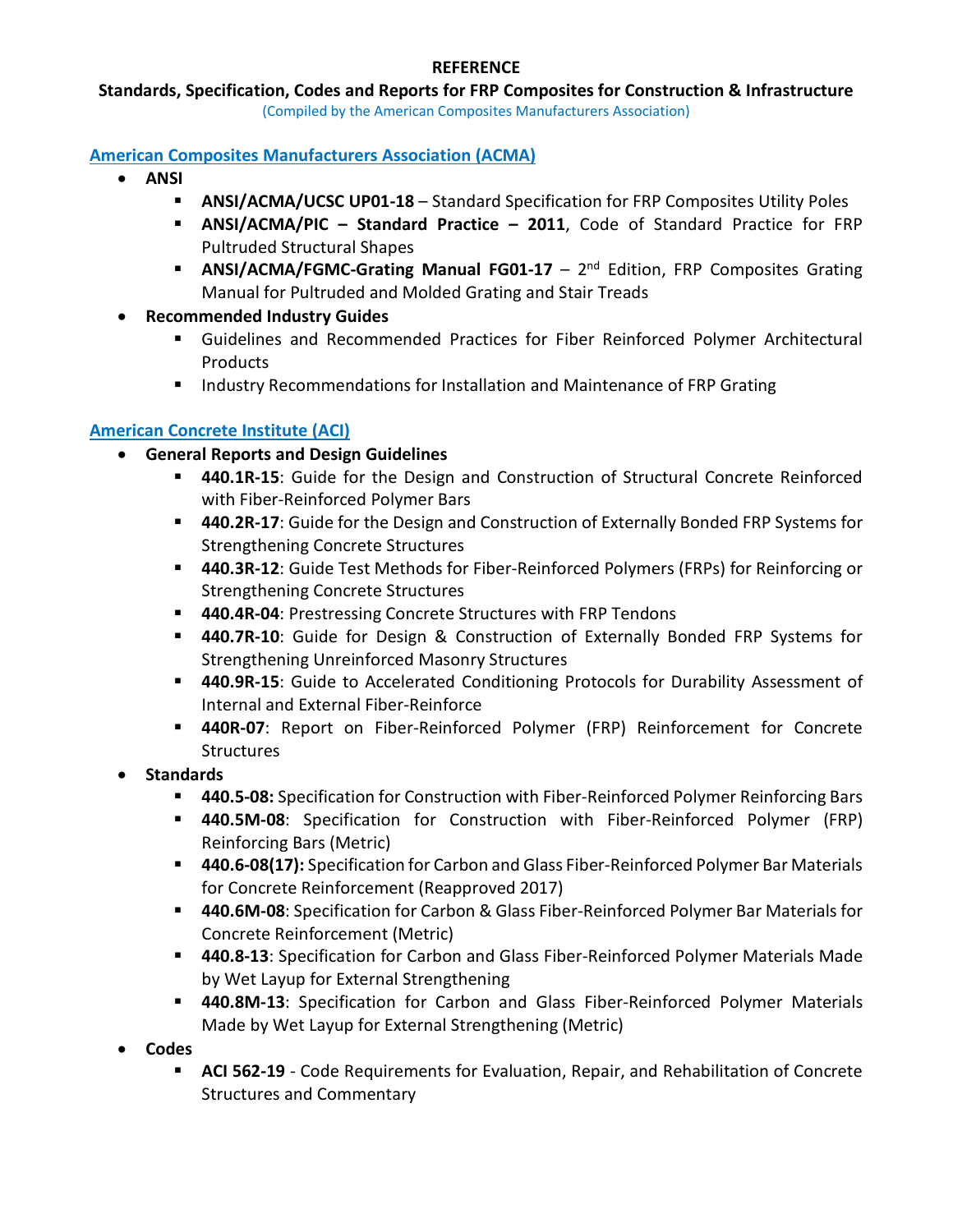#### **Standards, Specification, Codes and Reports for FRP Composites for Construction & Infrastructure**

(Compiled by the American Composites Manufacturers Association)

### **American Society of Mechanical Engineers (ASME)**

- **RTP-1** Reinforced Thermoset Plastic Corrosion-Resistant Equipment
	- Certification of a fabricator's quality control system in accordance with the ASME
- **ASME NM.2-2018** Glass-Fiber-Reinforced Thermosetting-Resin Piping Systems

## **American Society of Civil Engineers (ASCE)**

- **Design Guidelines**
	- **MOP 66** Structural Plastics Selection Manual
	- **MOP 102** Design Guide for FRP Composite Connections
	- **MOP 104** 2<sup>nd</sup> Edition Recommended Practice for Fiber-Reinforced Polymer Products for Overhead Utility Line Structures
	- **MOP 111** Reliability-Based Design of Utility Pole Structures
	- **PreStandard** Load and Resistance Factor Design (LRFD) of Pultruded Fiber Reinforced Polymer (FRP) Composite Structures

### **ASTM**

### • **Rebar Standards - ASTM D30.10 (Composites for Civil Structures)**

- **D7205**-06(2016) [Bar Tension] Standard Test Method for Tensile Properties of Fiber Reinforced Polymer Matrix Composite Bars
- **D7337**-12(2019) [Bar Creep Rupture] Standard Test Method for Tensile Creep Rupture of Fiber Reinforced Polymer Matrix Composite Bars
- **D7617**-11(2017) [Bar Transverse Shear] Standard Test Method for Transverse Shear Strength of Fiber-reinforced Polymer Matrix Composite Bars
- **D7705**-12(2019) [Bar Alkaline Tension] Standard Test Method for Alkali Resistance of Fiber Reinforced Polymer (FRP) Matrix Composite Bars used in Concrete Construction
- **D7913**-14(2020) [Bar Concentric Pullout] Standard Test Method for Bond Strength of Fiber-Reinforced Polymer Matrix Composite Bars to Concrete by Pullout Testing
- **D7914**-21 [Bar Strength at Bends] Standard Test Method for Strength of Fiber Reinforced Polymer (FRP) Bent Bars in Bend Locations
- **D7957**-17 Standard Specification for Solid Round Glass Fiber Reinforced Polymer Bars for Concrete Reinforcement

#### • **Strengthening Standards - ASTM D30.10 (Composites for Civil Structures)**

- **D7522**-21 [Lam/Concrete Bond] Standard Test Method for Pull-Off Strength for FRP Laminate Systems Bonded to Concrete or Masonry Substrates
- **D7565**-10(2017) [Laminate Tension] Standard Test Method for Determining Tensile Properties of Fiber Reinforced Polymer Matrix Composites Used for Strengthening of Civil Structures
- **D7616**-11(2017) [Laminate Lap Shear] Standard Test Method for Determining Apparent Overlap Splice Shear Strength Properties of Wet Lay-Up Fiber-Reinforced Polymer Matrix Composites Used for Strengthening Civil Structures
- **D7958**-17 [Lam/Concrete Bond Shear] Standard Test Method for Evaluation of Performance for FRP Composite Bonded to Concrete Substrate using Beam Test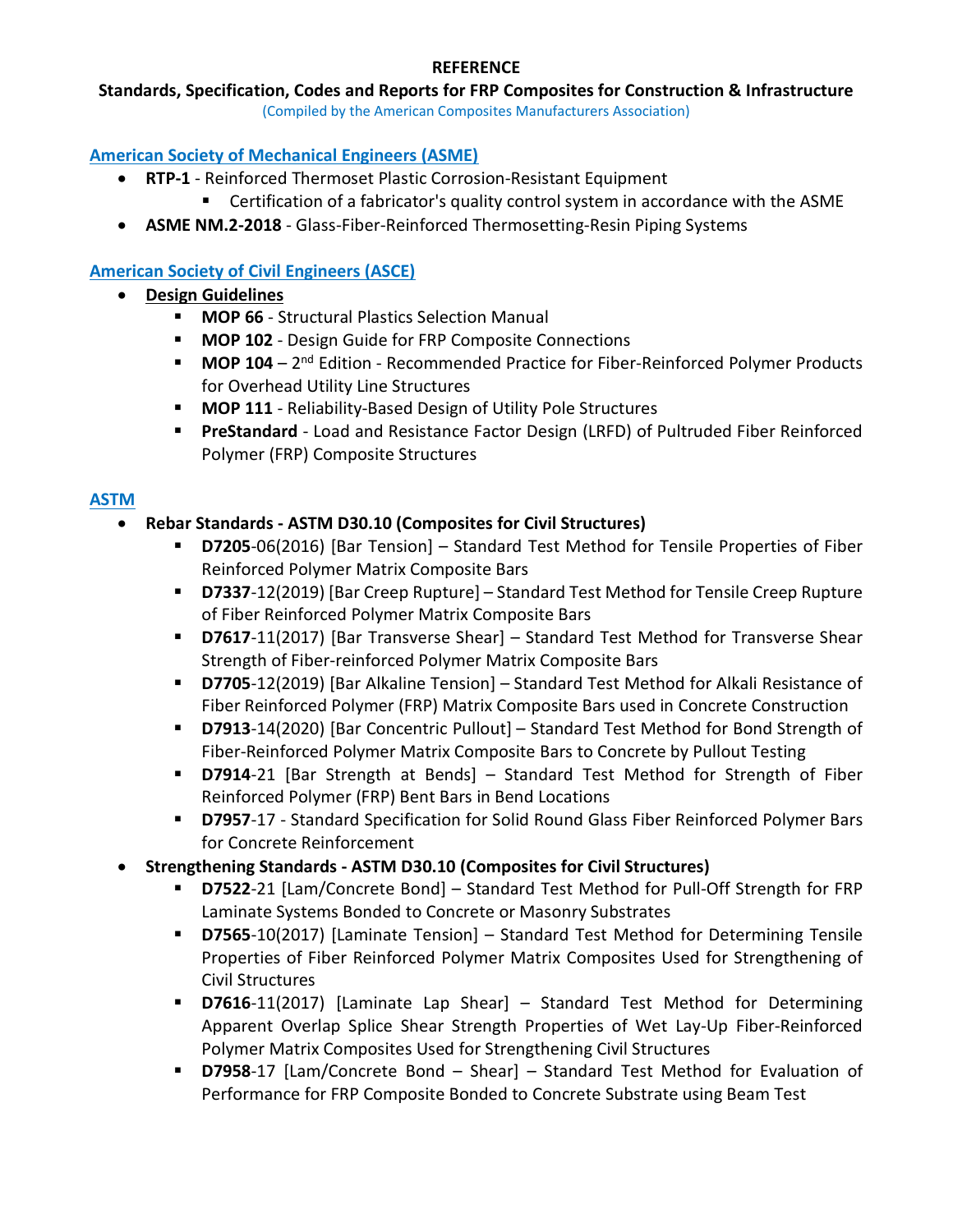# **Standards, Specification, Codes and Reports for FRP Composites for Construction & Infrastructure**

- (Compiled by the American Composites Manufacturers Association)
- **D8337/D8337M-21** Standard Test Method for Evaluation of Bond Properties of FRP Composite Applied to Concrete Substrate using Single-Lap Shear Test
- **Other Standards - ASTM D30.10 (Composites for Civil Structures)**
	- **D7290**-06(2017) [Characteristic Values] Standard Practice for Evaluating Material Property Characteristic Values for Polymeric Composites for Civil Engineering Structural Applications
- **Reinforced Thermosetting Plastics – ASTM D20.18 (Pultrusion)**
	- **D953-19** Standard Test Method for Pin-Bearing Strength of Plastics
	- **D2291/D2291M-16** Standard Practice for Fabrication of Ring Test Specimens for Glass-Resin Composites
	- **D2343-17** Standard Test Method for Tensile Properties of Glass Fiber Strands, Yarns, and Rovings Used in Reinforced Plastics
	- **D2562-94**(2015) Standard Practice for Classifying Visual Defects in Parts Molded from Reinforced Thermosetting Plastics
	- **D2563-08**(2015) Standard Practice for Classifying Visual Defects in Glass-Reinforced Plastic Laminate Parts
	- **D2584-18** Standard Test Method for Ignition Loss of Cured Reinforced Resins
	- **D2734-16** Standard Test Methods for Void Content of Reinforced Plastics
	- **D3647-16** Standard Practice for Classifying Reinforced Plastic Pultruded Shapes According to Composition
	- **D3846-08**(2015) Standard Test Method for In-Plane Shear Strength of Reinforced Plastics
	- **D3914-02**(2016) Standard Test Method for In-Plane Shear Strength of Pultruded Glass-Reinforced Plastic Rod
	- **D3916-08**(2016) Standard Test Method for Tensile Properties of Pultruded Glass-Fiber-Reinforced Plastic Rod
	- **D3917-15a** Standard Specification for Dimensional Tolerance of Thermosetting Glass-Reinforced Plastic Pultruded Shapes
	- **D4385-19** Standard Practice for Classifying Visual Defects in Thermosetting Reinforced Plastic Pultruded Products
	- **D4475-02**(2016) Standard Test Method for Apparent Horizontal Shear Strength of Pultruded Reinforced Plastic Rods By the Short-Beam Method
	- **D4476/D4476M-14** Standard Test Method for Flexural Properties of Fiber Reinforced Pultruded Plastic Rods
	- **D5028-17** Standard Test Method for Curing Properties of Pultrusion Resins by Thermal Analysis
	- **D5117-17** Standard Test Method for Dye Penetration of Solid Fiberglass Reinforced Pultruded Stock
	- **D7029-17** Standard Test Method for Determination of Reactivity of Unsaturated Polyesters and Vinyl Esters at 180.0°F (82.2°C)
	- **D7745-19** Standard Practice for Testing Pultruded Composites
	- **D7792/D7792M-15** Standard Practice for Freeze/Thaw Conditioning of Pultruded Fiber Reinforced Polymer (FRP) Composites Used in Structural Designs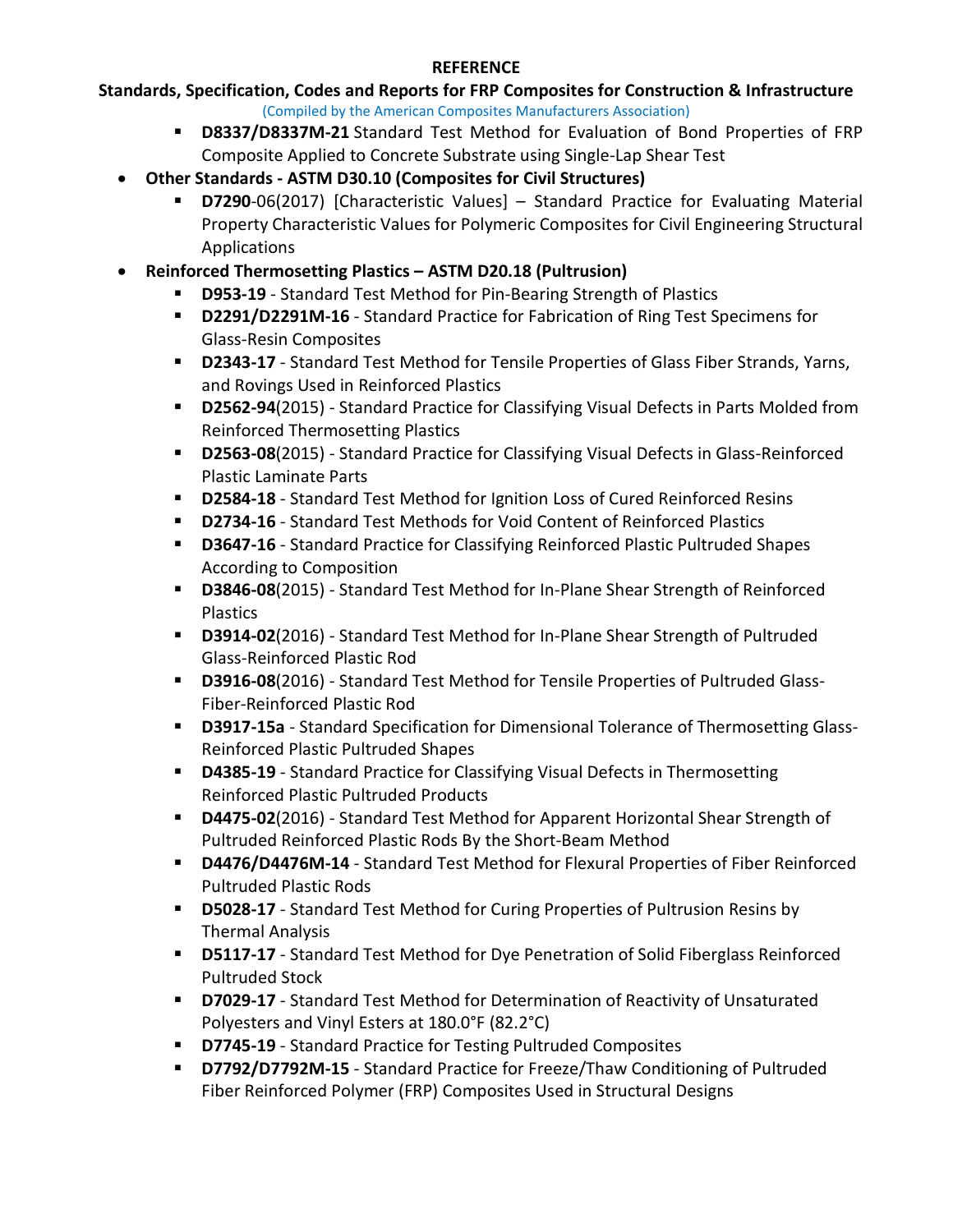# **Standards, Specification, Codes and Reports for FRP Composites for Construction & Infrastructure**

- (Compiled by the American Composites Manufacturers Association)
- **D7992/D7992M-15** Standard Practice for Elevated Temperature and Moisture Conditioning of Pultruded Fiber Reinforced Polymer (FRP) Composites Used in Structural Designs
- **D8019-15** Standard Test Methods for Determining the Full Section Flexural Modulus and Bending Strength of Fiber Reinforced Polymer Crossarms Assembled with Center Mount Brackets
- **D8069-17a** Standard Test Method for Determining Flexural Modulus of Full Section Pultruded Fiber Reinforced Polymer (FRP) Composite Members with Doubly Symmetric Cross Sections under Bending

#### **American Association of State Highway & Transportation Officials (AASHTO)**

- **Design Guidelines**
	- Guide Specifications for Design of FRP Pedestrian Bridges, 1<sup>st</sup> Edition, (2008)
	- AASHTO LRFD Guide Specifications for Design of Concrete-Filled FRP Tubes,  $1^{st}$  Edition (2012)
	- Guide Specifications for Design of Bonded FRP Systems for Repair and Strengthening of Concrete Bridge Elements, 1<sup>st</sup> Edition (2012)
	- **AASHTO LRFD Bridge Design Guide Specifications for GFRP-Reinforced Concrete, 2nd** Edition (2018)
	- Guide Specifications for the Design of Concrete Bridge Beams Prestressed with Carbon Fiber-Reinforced Polymer (CFRP) Systems, 1<sup>st</sup> Edition (2018)

## **International Code Council (ICC)**

- **International Building Code**
	- Section 2613 Fiber Reinforced Polymer
- **ICC-ES, Acceptance Criteria**
	- **AC102** Development of Proprietary Design Formulae for Plastic-reinforced Gluedlaminated Beams
	- **AC125** Concrete and Reinforced and Unreinforced Masonry Strengthening Using Externally Bonded Fiber-reinforced Polymer (FRP) Composite Systems
	- **AC177** Translucent Fiberglass Reinforced Plastic (FRP) Faced Panel Wall, Roof and Skylight Systems
	- **AC178** Inspection and Verification of Concrete and Reinforced and Unreinforced Masonry Strengthening Using Fiber-reinforced Polymer (FRP) Composite or Steelreinforced Polymer (SRP) Composite Systems
	- **AC265** Fiber-reinforced Polymer (FRP) Composite Columns Used as Axial Loadbearing and Nonload-bearing Architectural and Decorative Columns
	- **AC280** Fiber-reinforced-polymer Glued-laminated Timber Using Mechanics-based Models
	- **AC447** Fiber Reinforced Plastic (FRP) Modular Wall Systems
	- **AC454** Fiber-reinforced Polymer (FRP) Bars for Internal Reinforcement of Concrete Members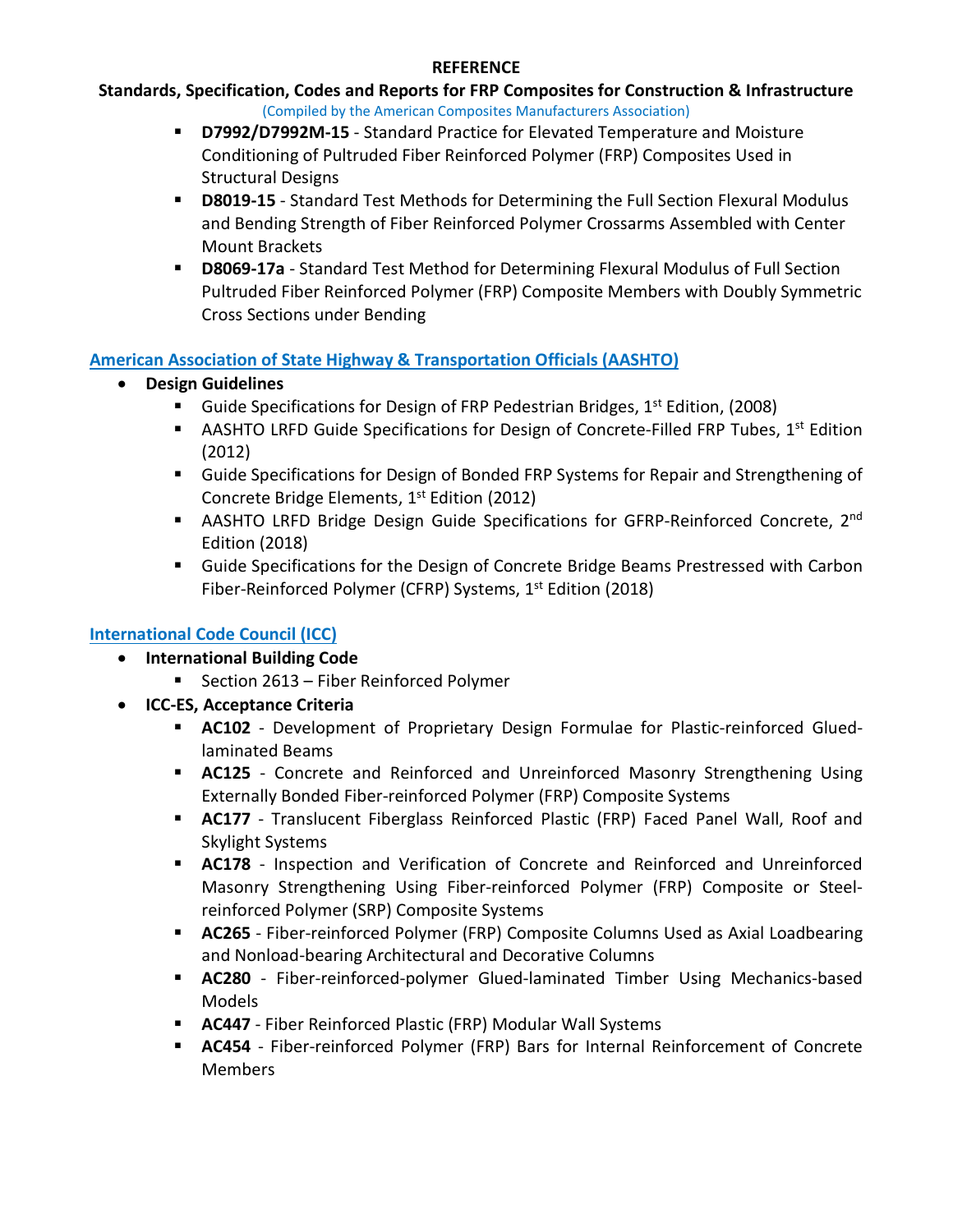# **Standards, Specification, Codes and Reports for FRP Composites for Construction & Infrastructure**

(Compiled by the American Composites Manufacturers Association)

 **AC521** - Fiber–reinforced Polymer (FRP) Bars and Meshes for Internal Reinforcement of Non-structural Concrete Members

### **Institute of Electrical and Electronics Engineers (IEEE)**

• **National Electric Safety Code® (NESC®) 2017 -** Working on change proposals for 2022 code cycle

### **The Masonry Society (TMS)**

- **TMS 402/602** Building Code Requirements and Specification for Masonry Structures
	- New provision Public Comment Addition of Appendix D to TMS 402, Glass Fiber Reinforced Polymer (GFRP) Reinforced Masonry

### **International Concrete Repair Institute (ICRI)**

• **ICRI 330-2-16** – Guide Specification for Externally Bonded FRP Fabric Systems for Strengthening Concrete Structures

### **Underwriters Laboratory (UL)**

• **UL 568** - Standard for Nonmetallic Cable Tray Systems

## **Canadian Standards Association (CSA)**

- **Standards/Specifications**
	- **CAN/CSA C22.2** No 126.2 Nonmetallic Cable Tray Systems
	- **CSA C116:18** Fibre-reinforced polymer composite crossarms
	- **CSA S806:12 (R2017)** Design and construction of building structures with fibrereinforced polymers
	- **CSA S807:19** Specification for fibre-reinforced polymers
	- **CSA S808:14 (R2019)** Specification for fibre-reinforced polymer (FRP) materials for externally reinforcing structures
- **Codes**
	- **CSA S6:19** Canadian Highway Bridge Design Code
		- Section 16 (Fibre Reinforced Structures)

## **Florida Department of Transportation**

• **Materials Manual**

[https://www.fdot.gov/materials/administration/resources/library/publications/materi](https://www.fdot.gov/materials/administration/resources/library/publications/materialsmanual/default.shtm) [alsmanual/default.shtm](https://www.fdot.gov/materials/administration/resources/library/publications/materialsmanual/default.shtm)

- CHAPTER 12: Fiber Reinforced Polymer Composites
- **Design Manual**

<https://www.fdot.gov/design/innovation/>

**Fiber Reinforced Polymer (FRP) Reinforcing Bars and Strands**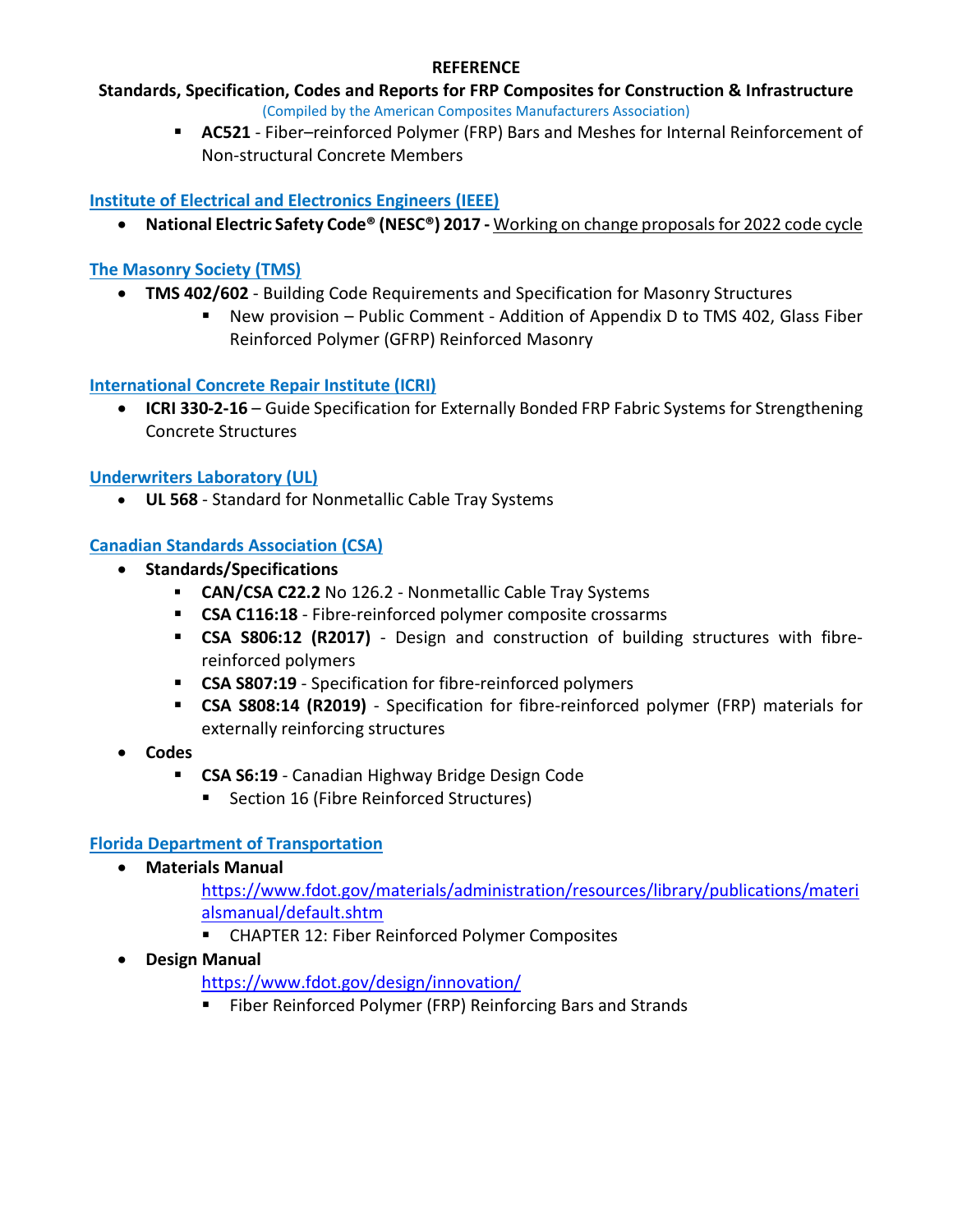### **Standards, Specification, Codes and Reports for FRP Composites for Construction & Infrastructure**

(Compiled by the American Composites Manufacturers Association)

#### **Transportation Research Board (TRB)**

- **NCHRP Report 503** Application of Fiber Reinforced Polymer Composites to the Highway Infrastructure
- **NCHRP Synthesis 512** Use of Fiber-Reinforced Polymers in Highway Infrastructure
- **NCHRP Report 514** Bonded Repair and Retrofit of Concrete Structures Using FRP Composites - Recommended Construction Specifications and Process Control Manual
- **NCHRP Report 564** Field Inspection of In-Service FRP Bridge Decks
- **NCHRP Report 609** Recommended Construction Specifications and Process Control Manual for Repair and Retrofit of Concrete Structures Using Bonded FRP Composites
- **NCHRP Report 655** Recommended Guide Specification for the Design of Externally Bonded FRP Systems for Repair and Strengthening of Concrete Bridge Elements
- **NCHRP Report 678** Design of FRP Systems for Strengthening Concrete Girders in Shear
- **NCHRP Research Report 864** Seismic Evaluation of Bridge Columns with Energy Dissipating Mechanisms, Volume 1: Research Overview and Volume 2: Guidelines
- **NCHRP Research Report 907**  Design of Concrete Bridge Beams Prestressed with CFRP Systems
- **NCHRP Project 20-68A, Scan 13-03** Advances in Fiber-Reinforced Polymer (FRP Composites in Transportation Infrastructure
- **NCHRP Consensus Study Report (2019) –** Performance of Bridges that Received Funding Under the Innovative Bridge Research and Construction Program

### **Whole Building Design Guide**

WBDG is a gateway to up-to-date information on integrated 'whole building' design techniques and technologies. The goal of 'Whole Building' Design is to create a successful high-performance building by applying an integrated design and team approach to the project during the planning and programming phases.

- **US Army Corps of Engineers – United Facilities Guide Specifications (UFGS)**
	- **UFGS 35 20 15** FRP Composites for Low-Head Water Control Structures
	- **UFGS 35 59 13.14 20** Polymeric Fender Piles
	- **UFGS 06 73 01** Fiberglass Reinforced Plastic (FRP) Grating
	- **UFGS 06 71 33** Fiberglass Reinforced Plastic (FRP) Ladders
	- **UFGS 06 82 14** Fiberglass Reinforced Plastic (FRP) Pipe and Tube Railings
	- **UFGS 04 01 20.75** Masonry Strengthening Using Surface Applied FRP Composites
	- **UFGS 04 01 20.73** Masonry Strengthening Using FRP Bars
	- **UFGS 04 01 20** Rehabilitation of Reinforced and Unreinforced Masonry Walls Using FRP Composite Structural Repointing
	- **UFGS 04 01 21** Rehabilitation ff Reinforced and Unreinforced Masonry Walls Using Surface Applied FRP Composites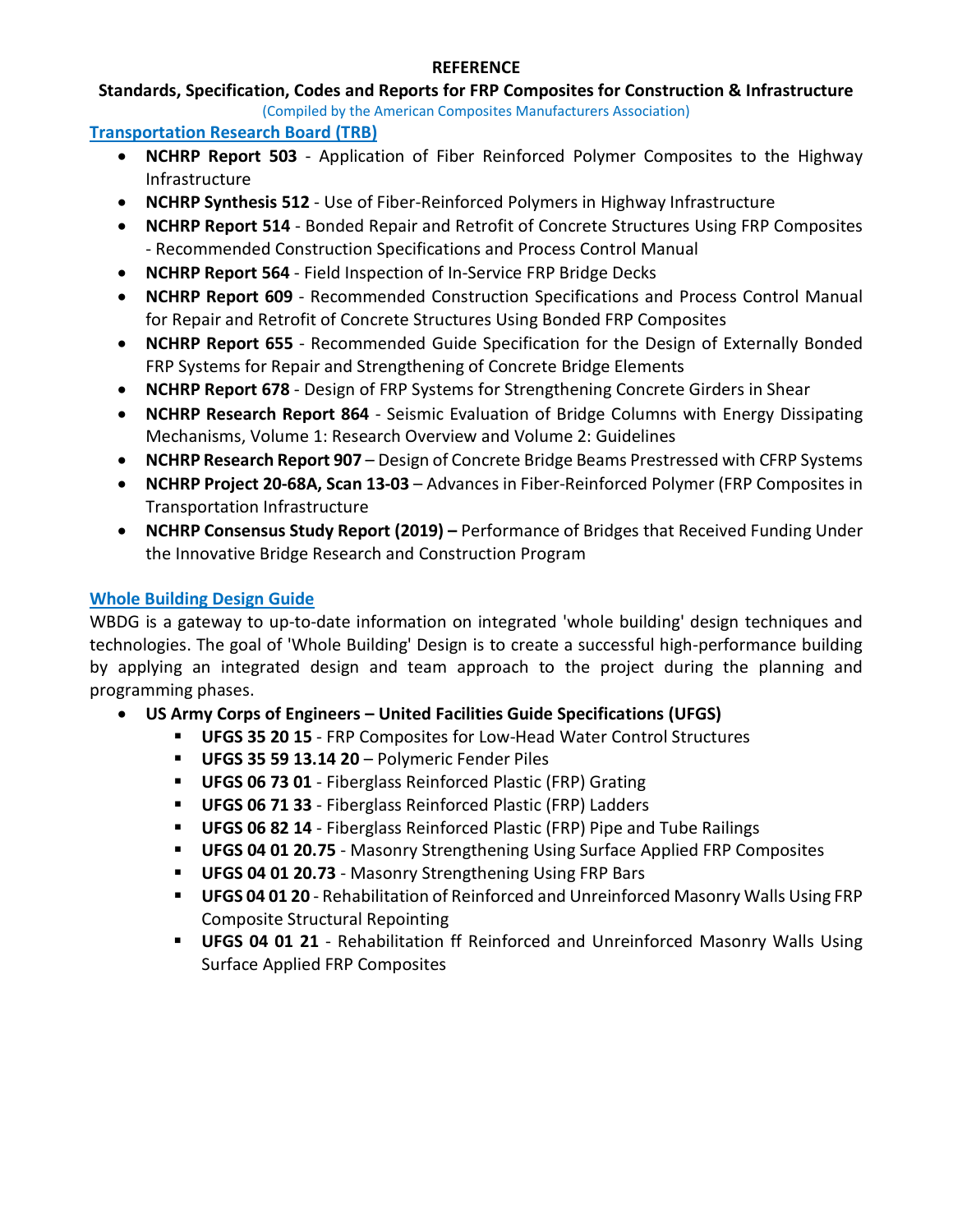#### **Standards, Specification, Codes and Reports for FRP Composites for Construction & Infrastructure**

(Compiled by the American Composites Manufacturers Association)

**Fenestration and Glazing Industry Alliance (FGIA)**

- **Specifications**
	- **101/I.S. 2/A440-17 -** North American Fenestration Standard/Specification for windows, doors, and skylights
	- **305-18**  Voluntary Specification for Fiber Reinforced Thermoset Profiles
	- **623-21**  Voluntary Specification, Performance Requirements and Test Procedures for Organic Coatings on Fiber Reinforced Thermoset Profiles
	- **624-20** Voluntary Specification, Performance Requirements and Test Procedures for High Performance Organic Coatings on Fiber Reinforced Thermoset Profiles
	- **625-20**  Voluntary Specification, Performance Requirements and Test Procedures for Superior Performance Organic Coatings on Fiber Reinforced Thermoset Profiles
- **Guides**
	- **112-13**  Procedural Guide for the AAMA Fenestration Exterior Fiber Reinforced Thermoset Profile Certification Program

### **Suppliers of Advanced Composite Materials Association (SMACNA)**

- **ANSI/SMACNA 011**-2017 Thermoset FRP Duct Construction Manual
- **ANSI/SMACNA 005**-2013 Round Industrial Duct Construction Standards

#### **American Water Works Association**

• **AWWA D121**-2012 - Bolted Aboveground Thermosetting Fiberglass-Reinforced Plastic Panel-Type Tanks For Water Storage

#### **ISO**

- **ISO/TC 71/SC 6** Non-traditional reinforcing materials for concrete structures [ISO 10406-](https://www.iso.org/standard/63657.html?browse=tc) [1:2015 -](https://www.iso.org/standard/63657.html?browse=tc) Fibre-reinforced polymer (FRP) reinforcement of concrete — Test methods — Part 1: FRP bars and grids
	- **[ISO 10406-2](https://www.iso.org/standard/63658.html?browse=tc)**:2015 Fibre-reinforced polymer (FRP) reinforcement of concrete Test methods — Part 2: FRP sheet[s](https://www.iso.org/standard/72162.html?browse=tc)
	- **[ISO 10406-3](https://www.iso.org/standard/72162.html?browse=tc)**:2019 Fibre-reinforced polymer (FRP) reinforcement of concrete Test methods — Part 3: CFRP strip[s](https://www.iso.org/standard/77500.html?browse=tc)
	- **[ISO 14484](https://www.iso.org/standard/77500.html?browse=tc):2020** Performance guidelines for design of concrete structures using fibrereinforced polymer (FRP) material[s](https://www.iso.org/standard/62134.html?browse=tc)
	- **[ISO 18319](https://www.iso.org/standard/62134.html?browse=tc)**:2015 Fibre-reinforced polymer (FRP) reinforcement for concrete structures — Specifications of FRP sheet[s](https://www.iso.org/standard/63793.html?browse=tc)
	- **[ISO 19044](https://www.iso.org/standard/63793.html?browse=tc)**:2016 Test methods for fibre-reinforced cementitious composites Loaddisplacement curve using notched specime[n](https://www.iso.org/standard/69715.html?browse=tc)
	- **[ISO 21022](https://www.iso.org/standard/69715.html?browse=tc)**:2018 Test method for fibre-reinforced cementitious composites Loaddeflection curve using circular plate[s](https://www.iso.org/standard/72163.html?browse=tc)
	- **[ISO 21914](https://www.iso.org/standard/72163.html?browse=tc)**:2019 Test methods for fibre-reinforced cementitious composites Bending moment — Curvature curve by four-point bending test
- **ISO/TC 61/SC 13**-Composites and reinforcement fibres
	- <https://www.iso.org/committee/49462/x/catalogue/>